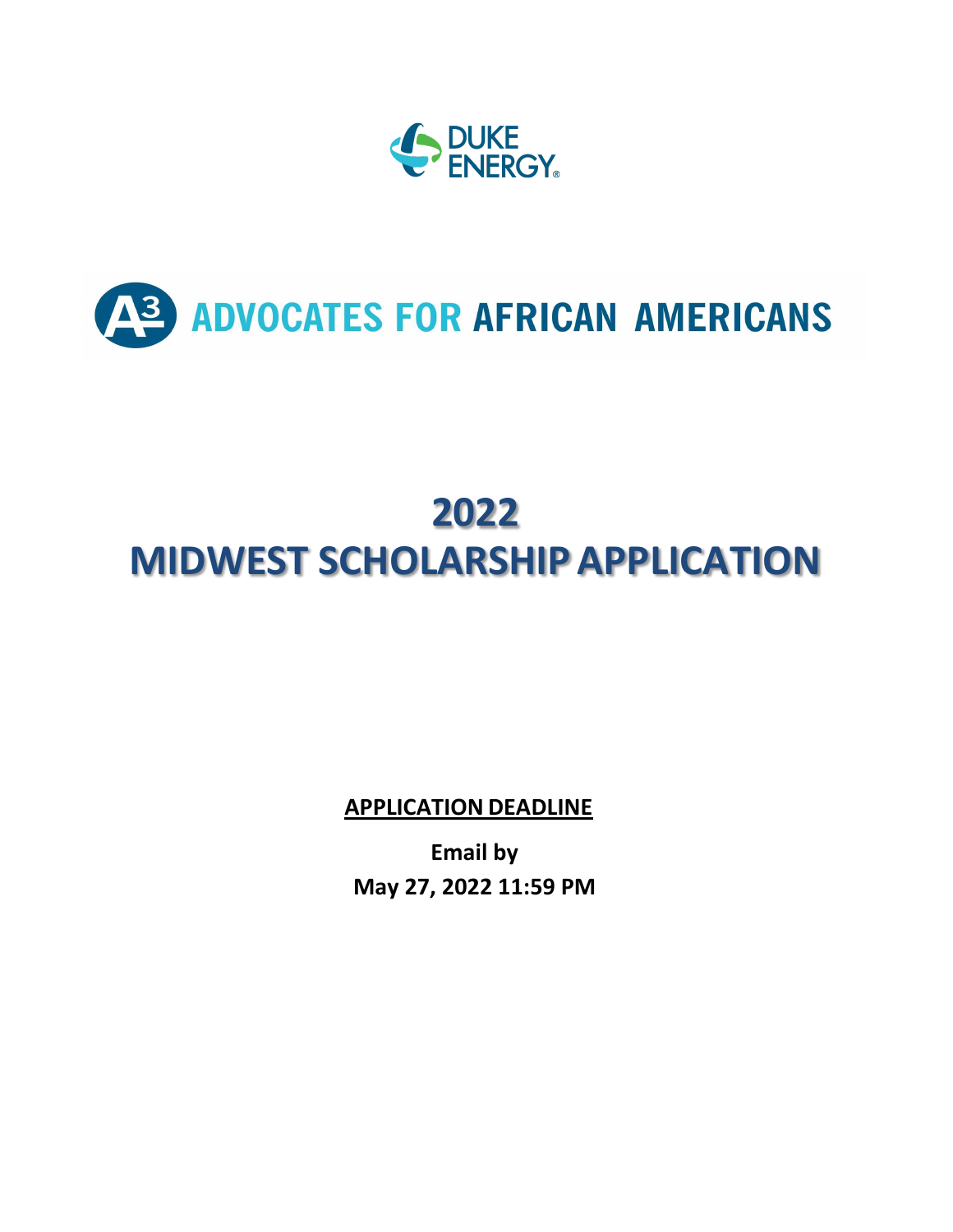#### **GENERAL INFORMATION**

The Advocates for African Americans  $(A<sup>3</sup>)$  Grant Scholarships are based on academic achievements, honors, school and community participation, career goals, and a letter of recommendation. Scholarships are "awarded" to students in **undergraduate studies** regardless of race, creed, religion, gender, or national origin. A panel of community judges select the recipients. Award amounts may vary from year-to-year.

If selected for a Scholarship award, a check from the Greater Cincinnati Foundation (in the full amount) will be sent directly to the school. You must continue to meet the criteria to remain eligible and reapply each year. You may apply for a maximum of four (4) years during your undergraduate career.

It is the goal of Advocates for African Americans to provide at scholarships each year based on applicant pool and grant making ability of  $A<sup>3</sup>$ . Scholarships will be awarded based upon eligibility requirements and affiliation with an  $A<sup>3</sup>$  member.

### **ELIGIBILITY REQUIREMENTS First Time Applicants:**

- 1. Dependent children (natural, legally adopted, stepchildren, or legal wards) whose parents are members of the  $A<sup>3</sup>$  of Duke Energy will be given first consideration for the award.
- 2. Applicant must be a graduating high school/secondary school seniors or existing college student. Students must be accepted to or attending an accredited 2 or 4-year college or university. The educational institution must be qualified under IRS guidelines to receive contributions from the Duke Energy  $A<sup>3</sup>$  [Midwest] Scholarship Fund.
- 3. Each high school applicant is required to provide either Scholastic Aptitude Test (SAT) scores or American College Testing (ACT) scores and completed application forms as requested by specified deadlines. There is no minimum score required to apply.
- 4. The application must include copy of official high school/secondary school transcript, rank in class, grade point average, SAT or ACT scores, leadership and participation in school and community activities, honors and awards, a letter of recommendation by an unrelated adult who knows the student (e.g., high school/secondary school official, work supervisor, someone from the community, etc.), work experience, as well as a statement of educational and career goals.
- 5. Applicant must be a legal resident of one of the 3 states in Duke Energy's Midwest operations area (KY, OH, IN).

### **Reapplying College Applicants:**

You must complete a scholarship application each year prior to the new academic year. All activities,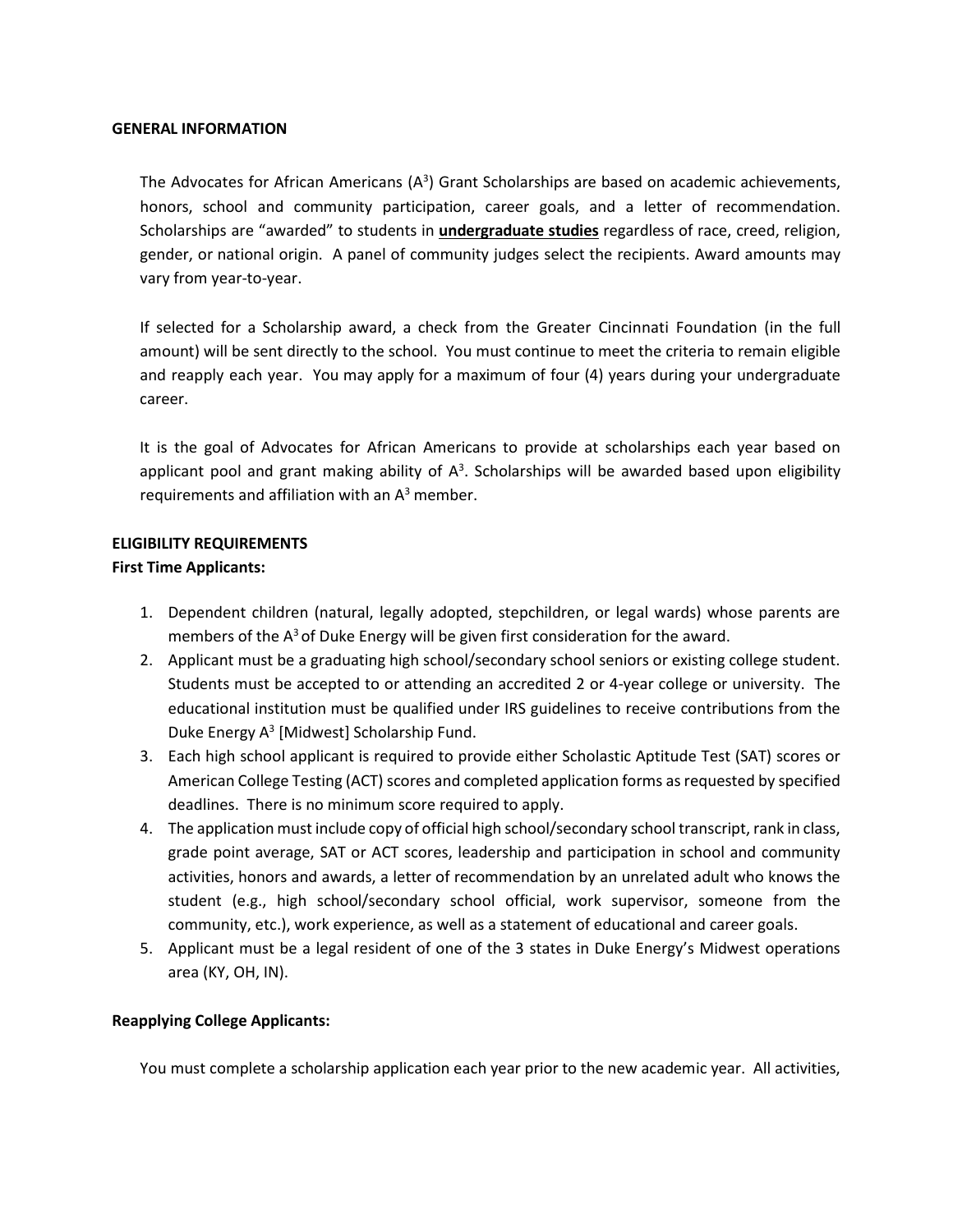awards, employment experiences, etc. from your high school and college career are to be listed. If you need more space, add a separate sheet (put your name on each extra sheet). Resumes are acceptable. Please note that reapplying students are not guaranteed an award.

- 1. Scholars must maintain a cumulative GPA of 2.5 or greater and carry a minimum of 12 hours per semester to reapply for their scholarship.
- 2. Awarded students who fall below the desired GPA may reapply once they regain the required criterion.
- 3. Copy of official semester grade transcripts must accompany application.

### **APPLICATION INSTRUCTIONS**

**The following items must be complete and submitted as part of your application.**

### **\*\*\*CHECKLIST\*\*\***

- ☐ Completed Application
- ☐ School Transcripts
- $\Box$  Letter of Acceptance to Accredited College/ University (High School Applicants only)
- ☐ Letter of Recommendation
- ☐ Career Objective (Essay at least 300 words) Answer all questions
- ☐ Email all documents

### **Suggestions for successful completion of your application:**

- Allow adequate time for your letter of recommendation and transcript.
- Ask endorser to write your name and date in the upper right-hand corner of the letter.
- $\mathcal{F}$  Review and verify all documents are complete. Scan and email application with supporting documentation by deadline to:

Email to: **[A3MWScholarship@gmail.com](mailto:ERGAAACincinnati@duke-energy.com)** Subject line: "Applicant Name, 2022 A3 Scholarship"

### **\*\*NO LATE, INCOMPLETE, OR FAXED APPLICATIONS WILL BE ACCEPTED\*\***

If you have any questions, please email **[A3MWScholarship@gmail.com](mailto:ERGAAACincinnati@duke-energy.com) PLEASE COMPLETE ALL SECTIONS NOTING N/A WHERE NOT APPLICABLE.**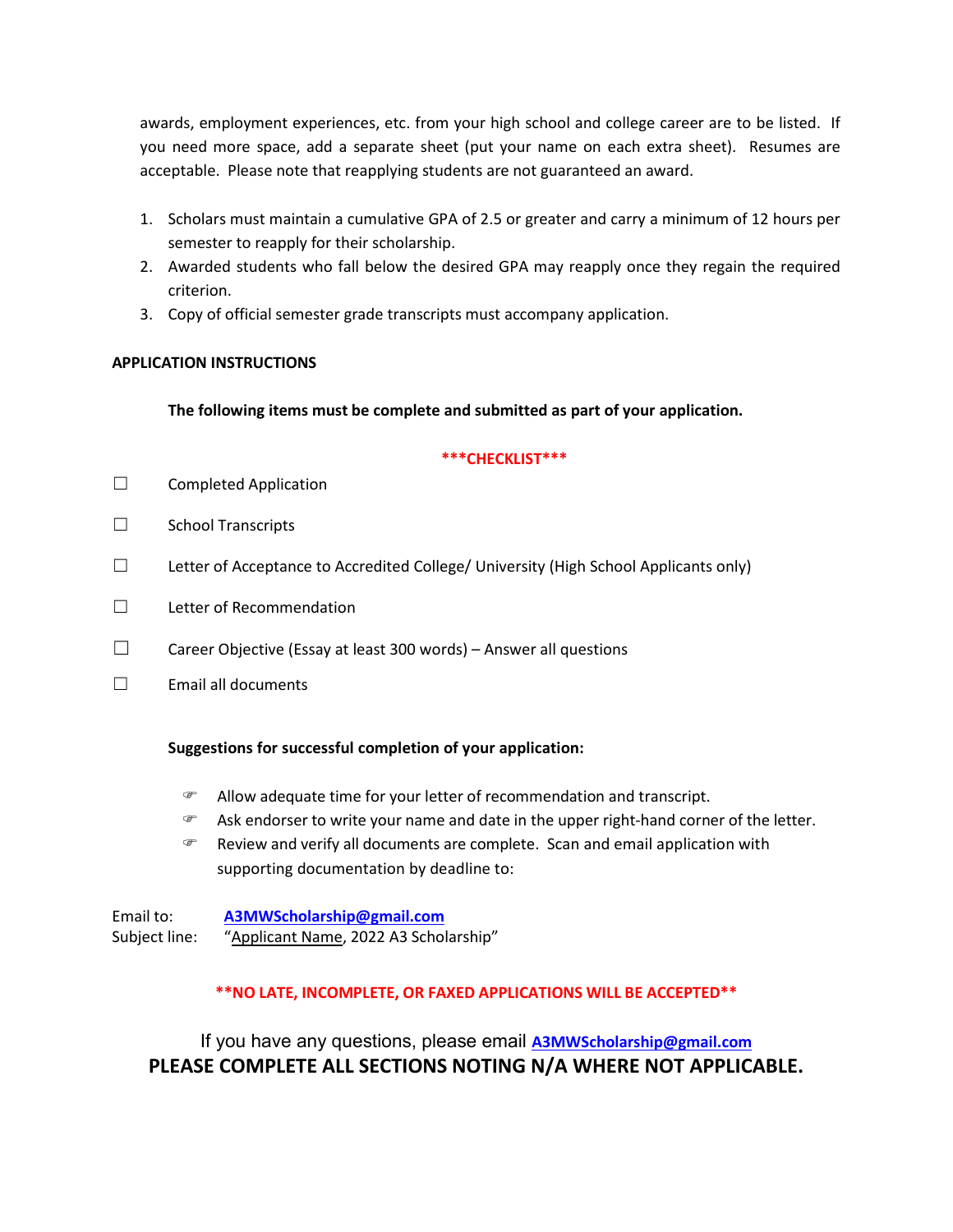### **(***TYPE ONLY, NO HANDWRITTEN FORMS ACCEPTED***)**

| <b>Applicant Information</b> |                                      |                               |                                       |              |                                                                                                                |  |  |
|------------------------------|--------------------------------------|-------------------------------|---------------------------------------|--------------|----------------------------------------------------------------------------------------------------------------|--|--|
| Full Name:                   |                                      |                               |                                       |              | Date: and the state of the state of the state of the state of the state of the state of the state of the state |  |  |
|                              | Last                                 | First                         |                                       | M.I.         |                                                                                                                |  |  |
|                              |                                      |                               |                                       |              |                                                                                                                |  |  |
| Address:                     |                                      |                               |                                       |              |                                                                                                                |  |  |
|                              | <b>Street Address</b>                |                               |                                       |              | Apartment/Unit #                                                                                               |  |  |
|                              |                                      |                               |                                       |              |                                                                                                                |  |  |
|                              |                                      |                               |                                       |              |                                                                                                                |  |  |
|                              | City                                 |                               |                                       | <b>State</b> | ZIP Code                                                                                                       |  |  |
|                              |                                      |                               |                                       |              |                                                                                                                |  |  |
| Phone:                       |                                      |                               | Email                                 |              |                                                                                                                |  |  |
|                              |                                      |                               |                                       |              |                                                                                                                |  |  |
|                              | Are you a dependent of an A3 member? | YES<br>NO<br>$\Box$<br>$\Box$ | If yes, member name?                  |              |                                                                                                                |  |  |
|                              |                                      |                               |                                       |              |                                                                                                                |  |  |
|                              |                                      |                               | <b>Parent or Guardian Information</b> |              |                                                                                                                |  |  |
| Full Name:                   |                                      |                               |                                       |              |                                                                                                                |  |  |
|                              | Last                                 | First                         |                                       | M.I.         |                                                                                                                |  |  |
|                              |                                      |                               |                                       |              |                                                                                                                |  |  |
| Address:                     |                                      |                               |                                       |              |                                                                                                                |  |  |
|                              | <b>Street Address</b>                |                               |                                       |              | Apartment/Unit #                                                                                               |  |  |
|                              |                                      |                               |                                       |              |                                                                                                                |  |  |
|                              |                                      |                               |                                       |              |                                                                                                                |  |  |
|                              | City                                 |                               |                                       | State        | ZIP Code                                                                                                       |  |  |
|                              |                                      |                               |                                       |              |                                                                                                                |  |  |
| Phone:                       |                                      |                               | Email                                 |              |                                                                                                                |  |  |
|                              |                                      |                               |                                       |              |                                                                                                                |  |  |
| Relationship:                |                                      |                               |                                       |              |                                                                                                                |  |  |
|                              |                                      |                               |                                       |              |                                                                                                                |  |  |

### **Completeness and neatness will ensure your application is reviewed properly.**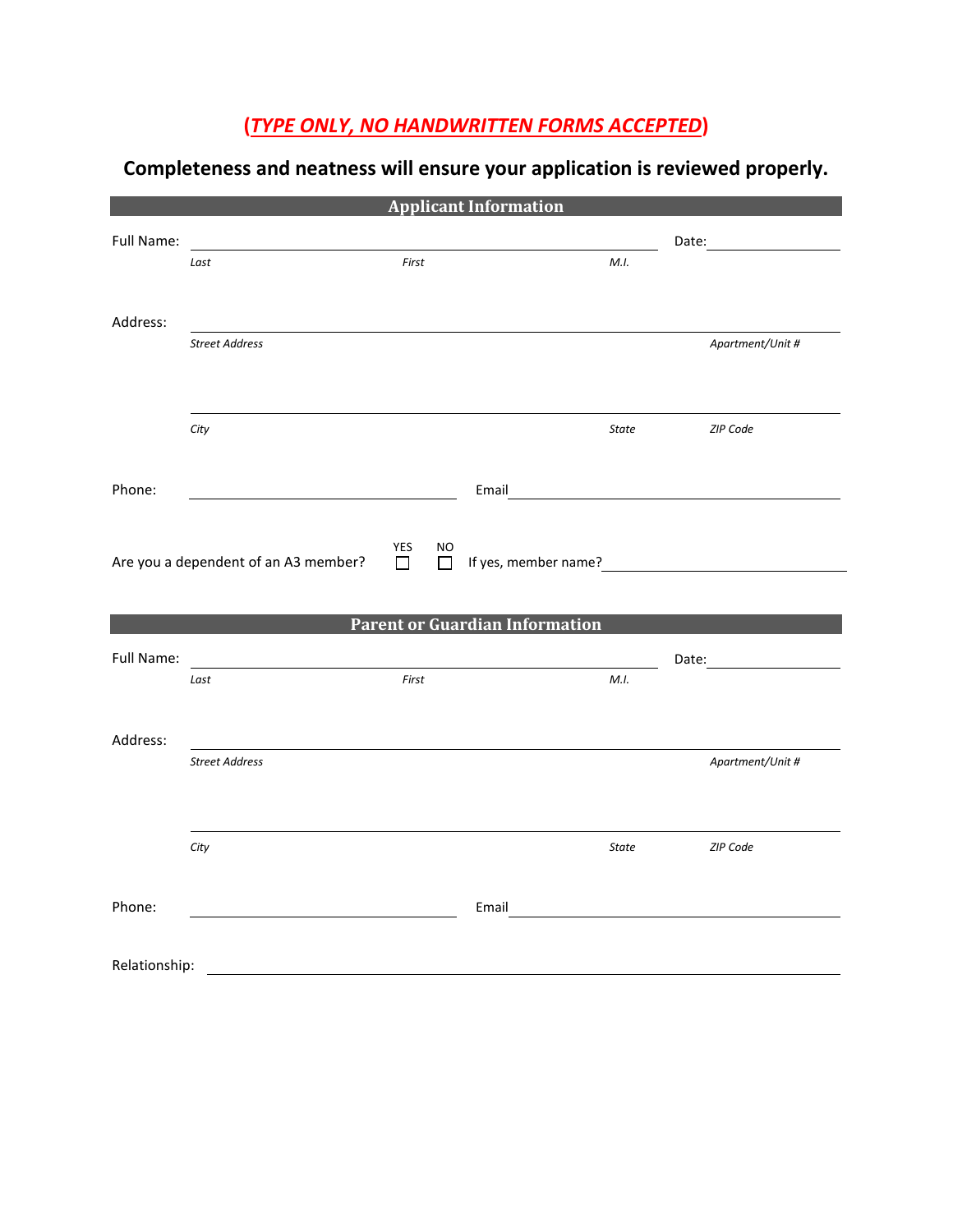|              | <b>Education</b>                                                                       |                                                                                                                                                                                                                                |  |  |  |
|--------------|----------------------------------------------------------------------------------------|--------------------------------------------------------------------------------------------------------------------------------------------------------------------------------------------------------------------------------|--|--|--|
| High School: |                                                                                        |                                                                                                                                                                                                                                |  |  |  |
| From:        | <b>YES</b><br>To: Did you graduate? □                                                  | NO<br>$\Box$                                                                                                                                                                                                                   |  |  |  |
| Phone:       | Email<br><u> 1989 - Johann Stoff, amerikansk politiker (</u>                           |                                                                                                                                                                                                                                |  |  |  |
| GPA:         | SAT Score: <u>___________________</u><br><u> 1990 - John Stone, mars et al.</u>        | ACT Score: North Score                                                                                                                                                                                                         |  |  |  |
|              | College: <u>__________________________________</u>                                     | Address: and the contract of the contract of the contract of the contract of the contract of the contract of the contract of the contract of the contract of the contract of the contract of the contract of the contract of t |  |  |  |
| From:        | Are you currently YES<br>To: $\qquad \qquad \text{attending?} \qquad \Box \qquad \Box$ | <b>NO</b><br>Degree: <u>______________________</u>                                                                                                                                                                             |  |  |  |
|              |                                                                                        |                                                                                                                                                                                                                                |  |  |  |

### **Activities, Honors, Awards, Services**

List extracurricular activities and service projects you have participated in and any positions held (athletics, debate, dramatics, music, publications, volunteer efforts, etc.)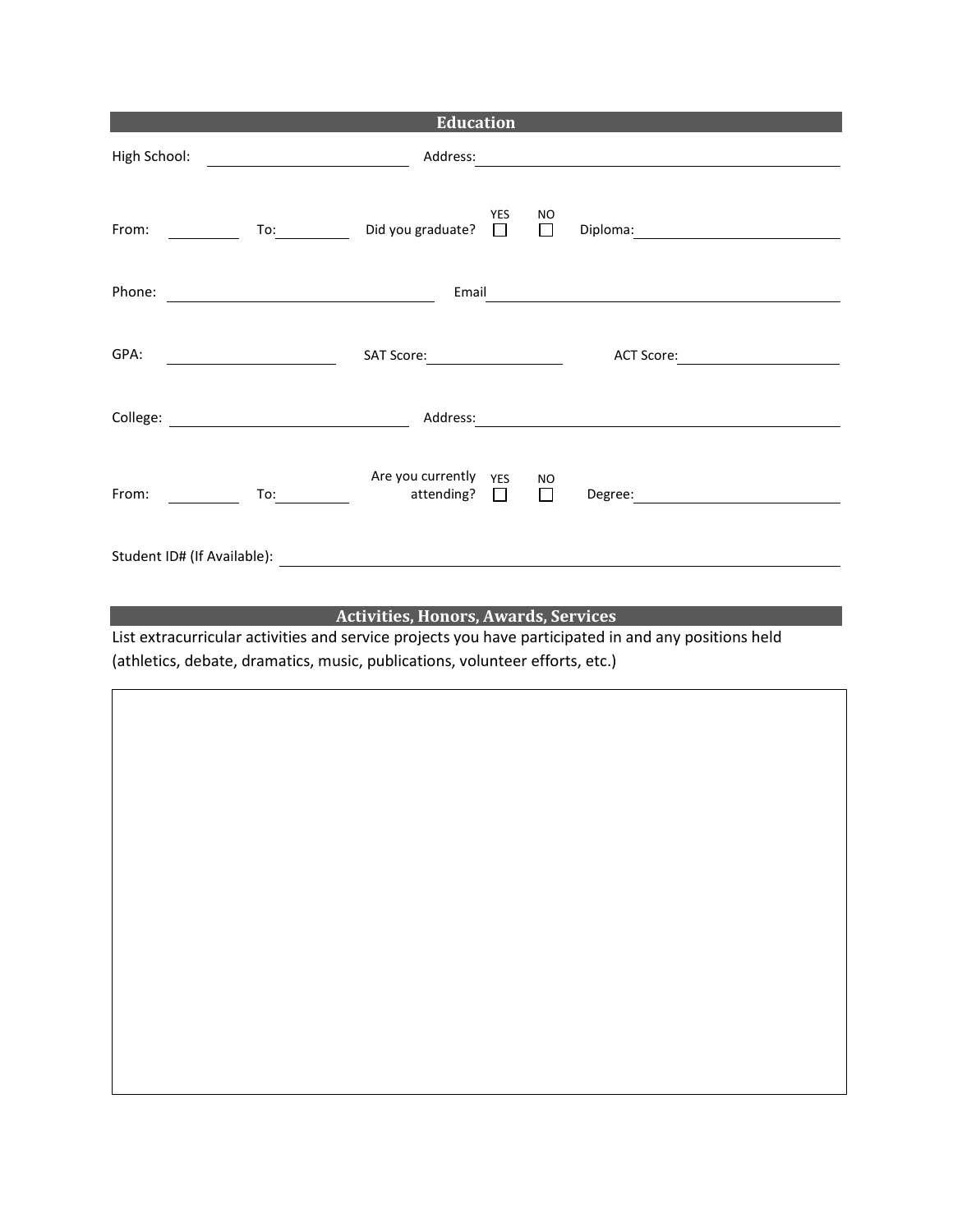List honors and awards received for academic achievement (Honor Society, National Merit, Recognition, etc.)

### **Educational Records**

Include most recent high school copy of official transcript and all courses taken since high school (photocopies are accepted). Enclose a copy of your most recent copy of official transcript.

If enrolled in college, include a copy of your most recent copy of official transcript. If not enrolled, include a copy of your letter of acceptance.

### **PLEASE ATTACH TO THIS DOCUMENT OR INCLUDE AS A SEPARATE DOCUMENT IN YOUR EMAIL.**

### **Submittal Essay**

Discuss in 300 words or less your specific short-term goals. How will attending college help you to accomplish these goals? By receiving a college degree, what are some possible differences you can make in your community? Type your essay on a separate sheet of paper and note that all essays of selected applicants may be shared with A3 membership and other employees of Duke Energy.

### **PLEASE ATTACH TO THIS DOCUMENT OR INCLUDE AS A SEPARATE DOCUMENT IN YOUR EMAIL.**

| Reference                                                                                           |               |  |  |  |  |
|-----------------------------------------------------------------------------------------------------|---------------|--|--|--|--|
| Enclose a letter of recommendation (e.g., from a teacher, school official, supervisor, coach, etc.) |               |  |  |  |  |
| Please list Reference contact information.                                                          |               |  |  |  |  |
| <b>Full Name:</b>                                                                                   | Relationship: |  |  |  |  |
| Company:                                                                                            | Phone:        |  |  |  |  |
| Address:                                                                                            |               |  |  |  |  |
| PLEASE ATTACH TO THIS DOCUMENT OR INCLUDE AS A SEPARATE DOCUMENT IN YOUR EMAIL.                     |               |  |  |  |  |